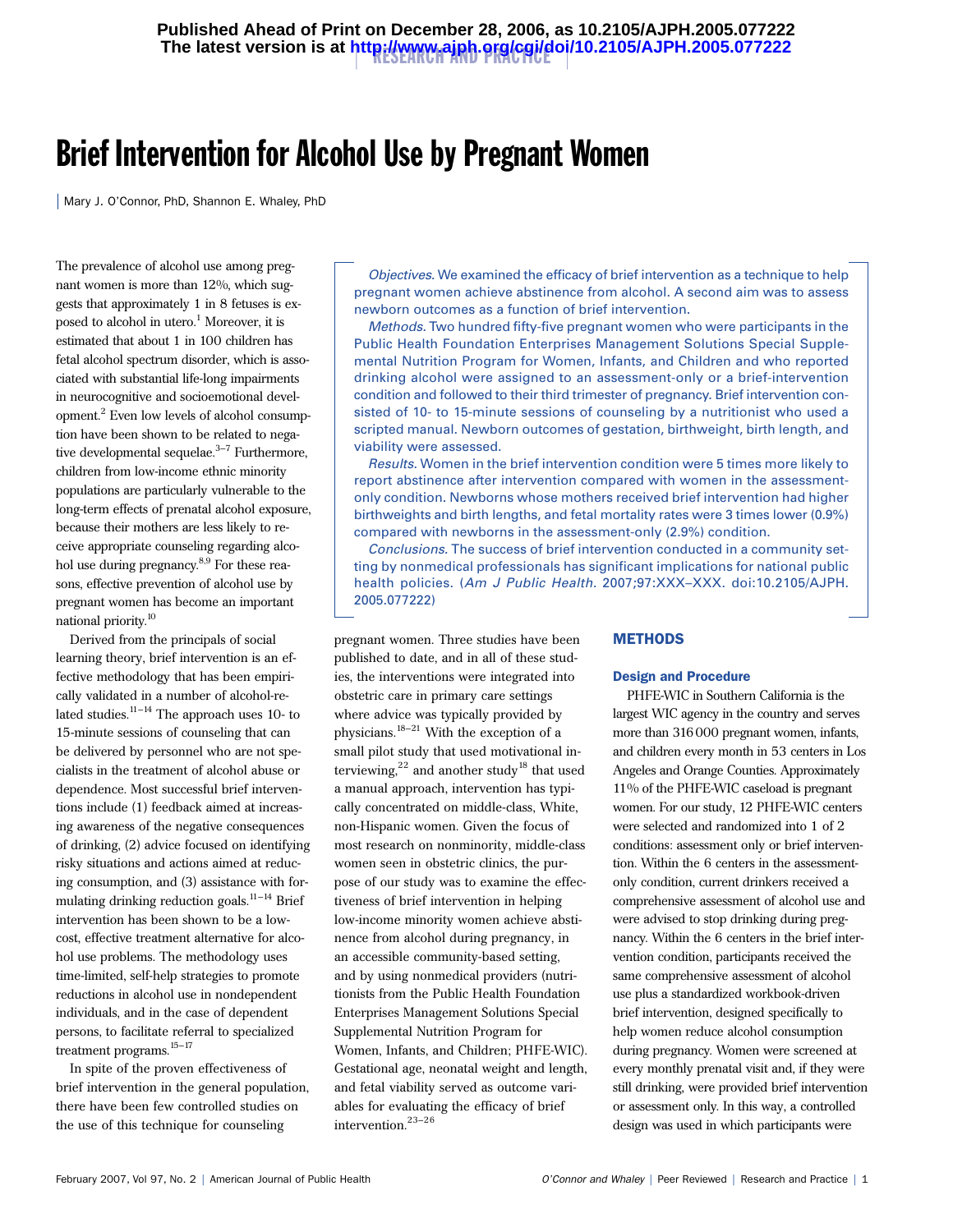## RESEARCH AND PRACTICE



nested within centers and centers were

## **Participants**

nested within condition.

From June 2001 to March 2004, 4980 women were screened for postconception drinking, and 4084 were enrolled in the study. Analyses of demographic data, using the PHFE-WIC database, revealed that women who volunteered for the study did not differ from the general PHFE-WIC population regarding major demographic variables of age, ethnicity, or education. Of the individuals who enrolled, 345 were currently drinking and were randomized to assessment only  $(n=183)$  or brief intervention  $(n=162)$ . Figure 1 shows participant accountability throughout the protocol. Of the 345 women, 255 (74%) continued to return to their original WIC center into their third trimester. This number is consistent with the overall population of pregnant women in WIC, who move often. Participant attrition was not significantly related to treatment condition (assessment only  $n=45/183$ , 24.6%; brief intervention n=45/162, 27.8%; Fisher exact test, *P*=1.0), alcohol risk, or consumption levels. However, women lost to follow-up averaged approximately 1 more year of education  $(mean=12.15 \text{ years}; SD=2.86)$  than did those who were followed (mean=11.09 years; SD=3.42; *t* 343=2.62, *P*<.01), and were more likely to be Black, non-Hispanic, or English-speaking Hispanic ( $\chi^2{}_4$ [N=345]= 12.82, *P*<.01; Table 1).

## Measures

All measures were printed in English or Spanish and were understandable to women with a fourth-grade reading level. PHFE-WIC staff was available to read to those women who requested help.

Women completed a 2-page alcohol screening questionnaire that incorporated quantity–frequency measures to inquire about typical consumption patterns.<sup>27</sup> Women were also queried about whether or not they had any alcohol during the previous week, the previous weekend, or the previous month. The TWEAK $^{28}$  5-question scale was included in the questionnaire to assess highrisk drinking.28–35

If a woman provided a positive answer on any of the alcohol questions on the screening questionnaire, she was administered the Health Interview for Women,<sup>5</sup> adapted from a questionnaire developed by Day and Robles.<sup>36</sup> Maximum drinks per drinking occasion (MAX), was selected as the outcome measure on the basis of previous work that demonstrated it is a valid predictor of teratogenic effects.5,6,37 Estimates were taken at the first enrollment visit before the intervention  $(MAX<sub>1</sub>)$ and in the third trimester of pregnancy  $(MAX<sub>2</sub>)$ . One drink was considered to be 0.60 ounces of absolute alcohol; therefore, one 12-ounce can of beer that contained 5% absolute alcohol was considered 1 drink, whereas one 16-ounce can of 8% malt liquor was considered 2 drinks.<sup>38,39</sup>

Caffeine ingestion per day was calculated according to the procedure of Jacobson and colleagues.40 Cigarette smoking was defined as the number of cigarettes the woman reported smoking each day. The number of prescription, over-the-counter, and illegal drugs was estimated during a typical week. For example, marijuana and cocaine use were each coded on a scale from 0 to 2: 0 represented no cocaine or marijuana use, 1 represented use 1–2 times a week, and 2 represented use 3 or more times a week.

## Newborn Measures

To establish the gestational age of the infants, women were asked the due date that was given at pregnancy confirmation. This date was compared with the infant's birth date. Data on twin births were also collected. Newborn birthweight and birth length are obtained routinely by WIC during the infant enrollment process, and these data were retrieved from the PHFE-WIC database. Other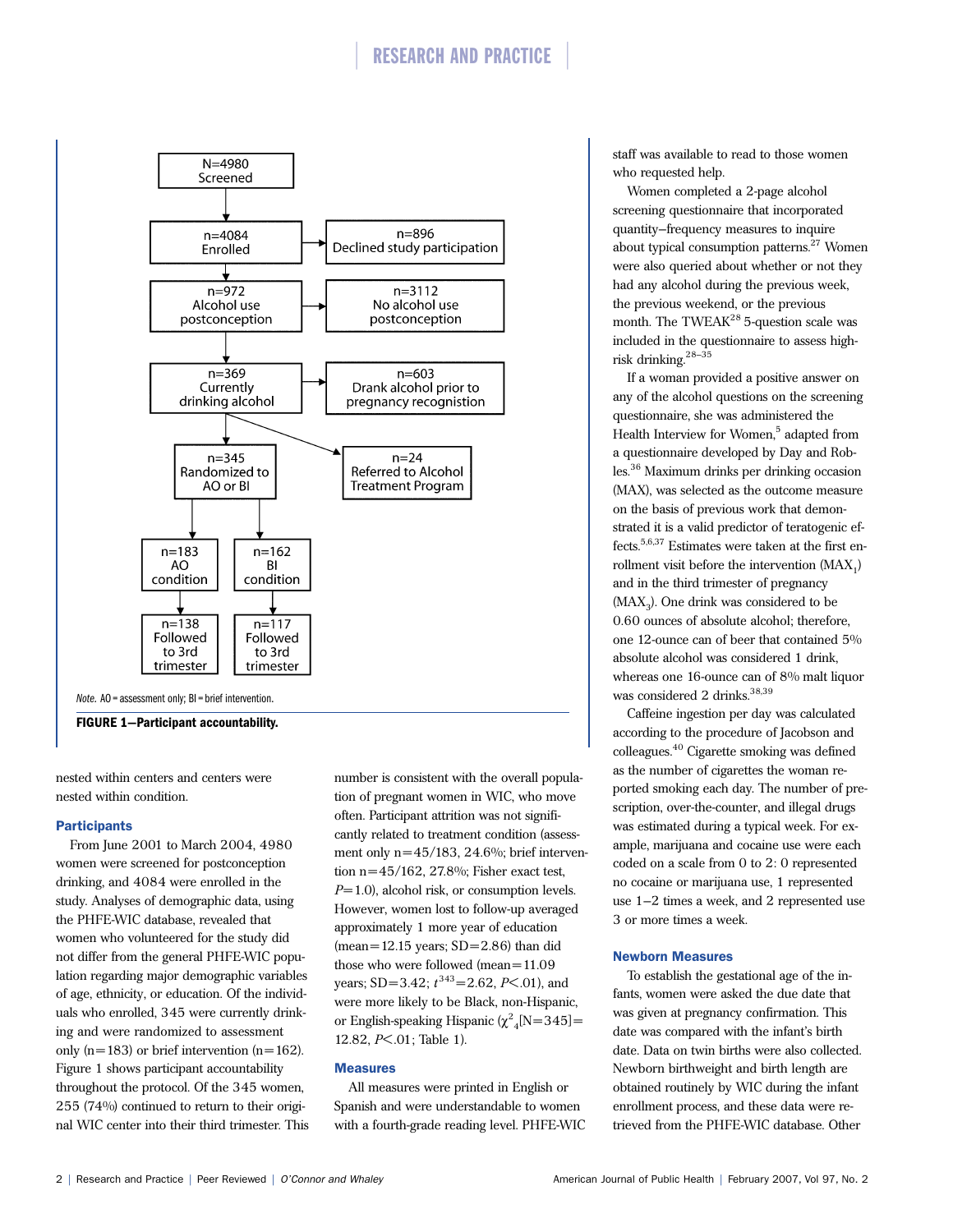#### **TABLE 1—Characteristics of Sample Population: PHFE-WIC, California, June 2001–March 2004**

|                                           | No<br>Follow-up<br>$(n = 90)$ | Follow-up<br>$(n = 255)$ | Assessment<br>Only<br>$(n = 138)$ | <b>Brief</b><br>Intervention<br>$(n = 117)$ |
|-------------------------------------------|-------------------------------|--------------------------|-----------------------------------|---------------------------------------------|
| Ethnicity (%)                             |                               |                          |                                   |                                             |
| White, non-Hispanic                       | 10.0                          | $7.1*$                   | 6.5                               | 7.7                                         |
| Black, non-Hispanic                       | 23.3                          | 17.3                     | 13.8                              | 21.4                                        |
| <b>English-speaking Hispanic</b>          | 38.9                          | 26.3                     | 27.5                              | 24.8                                        |
| Spanish-speaking Hispanic                 | 25.6                          | 44.3                     | 46.4                              | 41.9                                        |
| Other                                     | 2.2                           | 5.1                      | 5.8                               | 4.3                                         |
| Age, y, mean (SD)                         | 27.68 (6.09)                  | 28.18 (5.97)             | 27.90 (6.09)                      | 28.52 (5.84)                                |
| Marital status, married or has partner, % | 63.3                          | 71.4                     | 71.0                              | 71.9                                        |
| Education, y, mean (SD)                   | 12.15 (2.86)                  | $11.09(3.42)$ *          | 11.00 (3.42)                      | 11.19 (3.44)                                |
| Income, \$15 000 or less, %               | 67.9                          | 67.0                     | 69.6                              | 63.9                                        |
| Weeks at pregnancy recognition, mean (SD) | 6.83(4.08)                    | 6.51(3.57)               | 6.51(3.80)                        | 6.51(3.31)                                  |
| Weeks gestation at enrollment, mean (SD)  | 19.49 (8.79)                  | 17.98 (7.87)             | 18.15 (7.99)                      | 17.78 (7.76)                                |
| MAX <sub>1</sub> mean (SD)                | 2.48 (4.00)                   | 1.90(2.60)               | 1.73(1.73)                        | 2.10(3.35)                                  |
| TWEAK mean (SD)                           | 2.08(1.61)                    | 1.81(1.46)               | 1.84(1.54)                        | 1.77(1.36)                                  |
| Caffeine drinks mean (SD)                 | 1.67(3.20)                    | 1.74(2.40)               | 1.86(2.70)                        | 1.61(2.02)                                  |
| Cigarettes per day mean (SD)              | 1.29(4.14)                    | 0.49(1.94)               | 0.47(1.60)                        | 0.53(2.29)                                  |
| Marijuana mean (SD)                       | 0.05(0.27)                    | 0.01(0.11)               | 0.37(0.22)                        | 0.07(0.32)                                  |
| Cocaine mean (SD)                         | 0.23(0.21)                    | 0.01(0.89)               | 0.00(0.00)                        | 0.01(0.13)                                  |

*Note.* MAX1 = maximum drinks per drinking occasion at first enrollment visit; PHFE-WIC = Public Health Foundation Enterprises Management Solutions Special Supplemental Nutrition Program for Women, Infants, and Children.  $*P < .01$ .

birth measures such as head circumference are not required and were not collected. Infants who did not survive pregnancy were recorded in the database as miscarriages, spontaneous abortions, or stillbirths.

#### Brief Intervention

The brief intervention represented a logical extension of the individual nutrition education that women enrolled in WIC already receive. A brief intervention workbook was designed by study investigators to help nutritionists standardize and administer the intervention.18,19 The workbook consisted of traditional brief intervention techniques, including education and feedback, cognitivebehavioral procedures, goal setting, and contracting.

## Nutritionist Training

Nutritionists from the 12 PHFE-WIC centers were trained by study investigators to score the alcohol screening questionnaire and the Health Interview for Women. All training was designed to complement existing WIC training practices and to build upon the participant-centered education principles practiced by the PHFE-WIC Program. Issues related to confidentiality, reporting abuse, and referring high-risk clients were explained. After this training, the nutritionists reviewed the alcohol-use screening tool, completed it themselves, scored the results, and developed strategies to incorporate the screening tool into standard practice. Additional training included a description of ways to increase self-reporting of alcohol use, observation of the research staff as they administered the Health Interview for Women for this study, and practice administering the interview.

In a separate training session, nutritionists from the 6 WIC centers in the brief intervention condition were taught to give the intervention. Nutritionists were given a manual that included the goals of brief intervention and a step-by-step explanation of how to conduct the intervention using the brief intervention workbook. We provided live demonstrations of the brief intervention.

Nutritionists practiced administering the intervention and answering problematic questions with standard replies.

## Nutritionist Reliability and Treatment **Compliance**

Nutritionists were required to attain 100% reliability, as assissed by the use of fidelity checklists, in administering the Health Interview for Women in training before they could administer the interview to the study participants. We reviewed completed interviews daily for accurate scoring. If an interview form was inaccurate or incomplete, the nutritionist was refreshed on the correct procedure. To ensure fidelity of the administration of the intervention, and to avoid nutritionist drift, quarterly meetings were held at PHFE-WIC headquarters to observe the nutritionists practice the administration of the study protocol. In addition, we made monthly visits to participating WIC centers to assure that the protocol was being followed correctly. An independent scorer used a fidelity checklist of the primary brief intervention content to score a random sample of audiotaped sessions that were collected throughout the study period.

## Data Analysis Plan

We examined descriptive information about participants, including ethnicity, age, language preference, marital status, education, income, number of weeks of gestation at pregnancy recognition, and weeks of gestation at enrollment in WIC. TWEAK scores and the use of substances, including prescription or nonprescription medications, illegal drugs, caffeinated drinks, and smoking, were estimated. We used  $\chi^2$  and *t* tests for independent samples to compare differences in demographic and other study variables between the assessment-only and brief intervention groups.

To test the efficacy of the brief intervention, we conducted a logistic regression analysis using a generalized linear mixed effects model in SAS version 9 (SAS Institute Inc., Cary, NC) with the GLIMMIX macro, assigning brief intervention or assessment only as the primary fixed effect. We included WIC center as a random design effect and  $MAX_1$ (initial alcohol consumption level) as a fixed covariate. All demographic and other baseline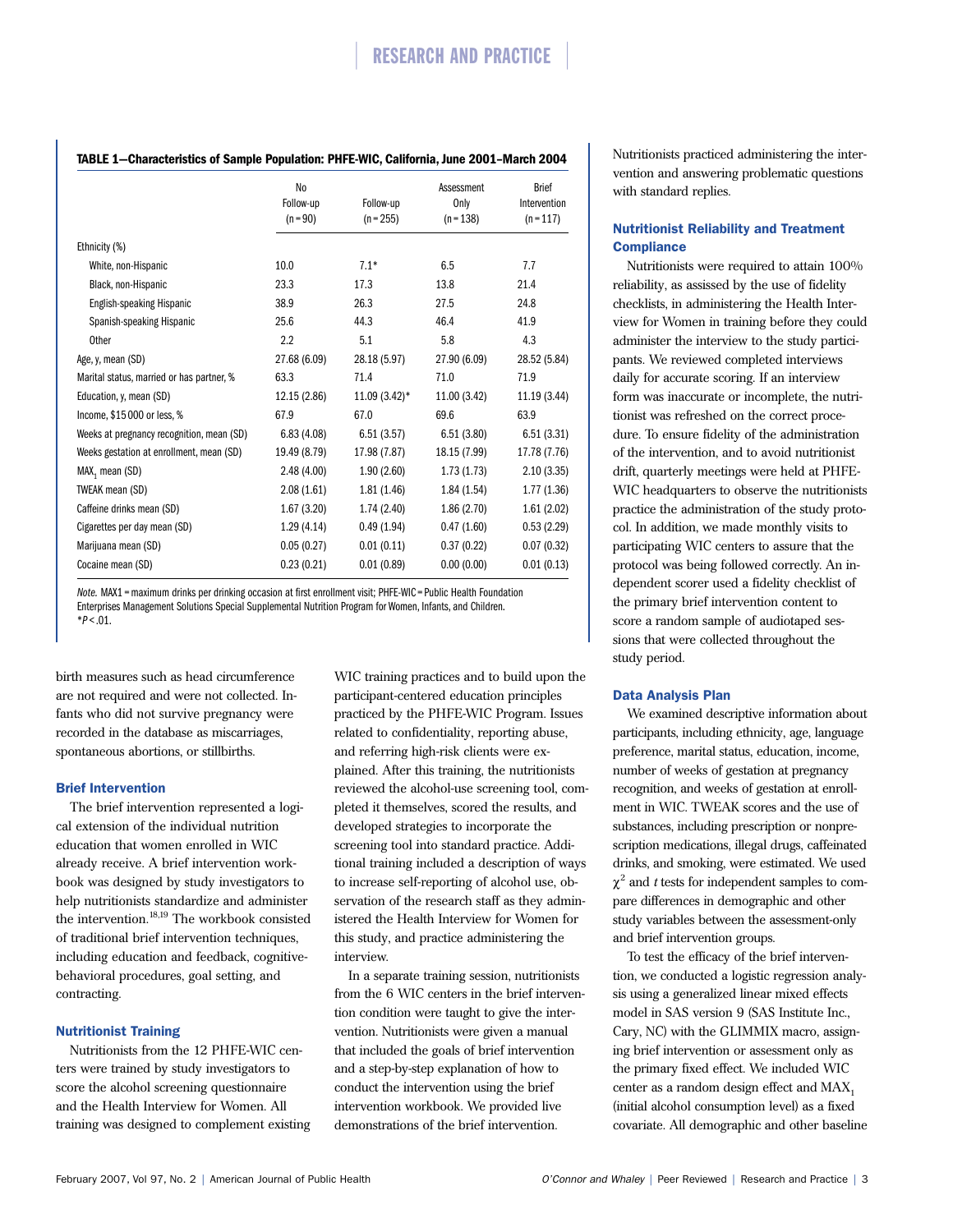study variables were examined as possible covariates (*P*<.05) of alcohol abstinence at the third trimester follow-up  $(MAX<sub>3</sub>)$ . Only weeks of gestation at enrollment in WIC (*r*=–.16, *P*<.01) was significantly associated with outcome, and this variable was entered into the model as a covariate. The dependent variable was drinking status at the third trimester follow-up, and women were classified as either abstinent (0) or continuing to drink (1). Degrees of freedom were estimated using the Satterthwaite approximation as implemented in the SAS MIXED procedure.

We analyzed infant outcome measures of gestational age, birthweight, and birth length using a 2 (condition: brief intervention or assessment only)×2 (initial consumption level: MAX<sub>1</sub> $<$ 2 drinks or  $\geq$ 2 drinks) mixed-effects analysis of covariance (SAS MIXED) in which WIC center was a random effect and statistically significant baseline covariates were controlled. The initial consumption level  $(MAX<sub>1</sub>)$ cutpoint was selected on the basis of current research and national guidelines, which suggest that episodic drinking of 2 or more drinks per drinking occasion during pregnancy can be dangerous for the developing fetus. $\mathrm{^{41}}$  Two twin pairs (n=4) were eliminated from these analyses, because twins tend to have shorter gestations and lower growth parameters at birth, independent of prenatal alcohol exposure.

Gestational age was analyzed both as a dependent variable and as a potential covariate in the analyses of the other 2 newborn outcomes. There were no significant correlations between any of the potential covariates and gestational age, so no covariates were included in that analysis. The analysis of infant birthweight included gestational age (*r*=.37, *P*<.001), infant gender (*r*=.17, *P*<.01), maternal weight (*r*=0.18, *P*<.01), height (*r*=.19, *P*<.01), and smoking (*r*=–.17, *P*<.01) as covariates. The analysis of infant birth length included gestational age (*r*=.21, *P*<.01), infant gender (*r*=.21, *P*<.01), maternal height (*r*=.12, *P*<.08), and smoking (*r*=–.16, *P*<.02). Fetal mortality rates were calculated as percentages.

## RESULTS

The average  $MAX_1$  for the final sample  $(n=255)$  was 1.90 (SD=2.60) as shown in

## **TABLE 2—Logistic Regression Examining Reported Abstinence From Alcohol at Third Trimester Follow-up: PHFE-WIC, California, June 2001–March 2004**

|                                    |         | SE   | Odds Ratio (95%<br>Confidence Interval) |
|------------------------------------|---------|------|-----------------------------------------|
| MAX,                               | 0.07    | 0.09 | 1.07 (0.94, 1.22)                       |
| Weeks gestation at enrollment      | $-0.11$ | 0.03 | $1.11(1.05, 1.17)$ **                   |
| Assessment only/brief intervention | 1.60    | 0.77 | 5.39 (1.59, 18.25)*                     |

*Note.* MAX<sub>1</sub> = maximum drinks per drinking occasion at first enrollment visit; PHFE-WIC = Public Health Foundation Enterprises Management Solutions Special Supplemental Nutrition Program for Women, Infants, and Children. \**P <* .05; \*\**P <* .01.

Table 1. Scores were not normally distributed: 54% of women drank a maximum of 1 drink per occasion, 21% drank a maximum of 2 drinks, and 25% reported drinking 3 or more drinks per occasion. The average TWEAK score for the sample was 1.81 (SD=1.46), and 61% of the women sampled scored 2 or higher on the TWEAK scale, which has been suggested as a cutpoint for pregnant women who may not be alcohol dependent but who may, nevertheless, drink at levels that place the fetus at risk.<sup>30</sup> The use of other substances is highlighted in Table 1.

Our examination of the data found that there were no differences between women in the brief intervention and assessment-only conditions regarding demographic or alcohol variables, including initial levels of alcohol consumption  $(MAX<sub>1</sub>)$  or high-risk drinking status as measured by the TWEAK scale. There were no differences between the groups in the use of other substances (Table 1).

Our analysis of abstinence from drinking yielded a significant intervention effect,  $F_{1,24}$ =4.33, *P*<.04. Compared with women in the assessment-only condition, women in the brief intervention condition were 5-times more likely to be abstinent by the third trimester (odds ratio [OR]=5.39; 95% confidence interval [CI]=1.59, 18.25). Table 2 shows the logistic regression coefficients for the fixed effects, SE, OR, and 95% CIs in this model.

Our analysis of gestational age revealed neither a significant main effect nor interaction associated with brief intervention; consequently, this variable was included as a covariate in the analyses of infant birthweight and birth length. Our analysis of infant birthweight revealed a marginally statistically

significant condition×initial consumption level interaction,  $F_{1,194}$  = 3.59, *P* <.06. Nevertheless, these results suggest a clinically significant effect: infants in the brief intervention high-consumption group averaged 180.45 g (estimated) more than infants in the assessment only high-consumption group and, in fact, slightly reversed the pattern for the briefintervention high-consumption group.<sup>1</sup> The estimated mean for the brief intervention high-consumption group was 3486.11 g  $(SE=67.90)$  compared with 3305.66 g  $(SE=75.15)$  for the assessment-only highconsumption group. The estimated means for the brief intervention and assessment-only low-consumption groups were 3356.89 g (SE=60.46) and 3421.96 g (SE=51.76), respectively (Figure 2).

Analysis of birth length yielded a statistically significant interaction between condition and initial consumption level,  $F_{1,194}$ = 4.48, *P*<.03. For women consuming fewer than 2 drinks per drinking occasion before intervention, newborn birth lengths were the same regardless of experimental condition (estimated mean= $49.98$  cm,  $SE = 0.37$ ; and  $mean=49.90$  cm,  $SE=0.31$  for brief intervention and assessment only, respectively). However, for women who were consuming 2 or more drinks, brief intervention had a significant effect on newborn birth length. Infants of women in the high-consumption group who received brief intervention did not differ in birth length from infants in the low-consumption groups (mean=50.35 cm,  $SE = 0.42$ ; whereas, infants of women in the high-consumption assessment-only group (mean= $48.68$  cm,  $SE=0.44$ ) were significantly shorter than infants of mothers in the other 3 groups. Comparison of the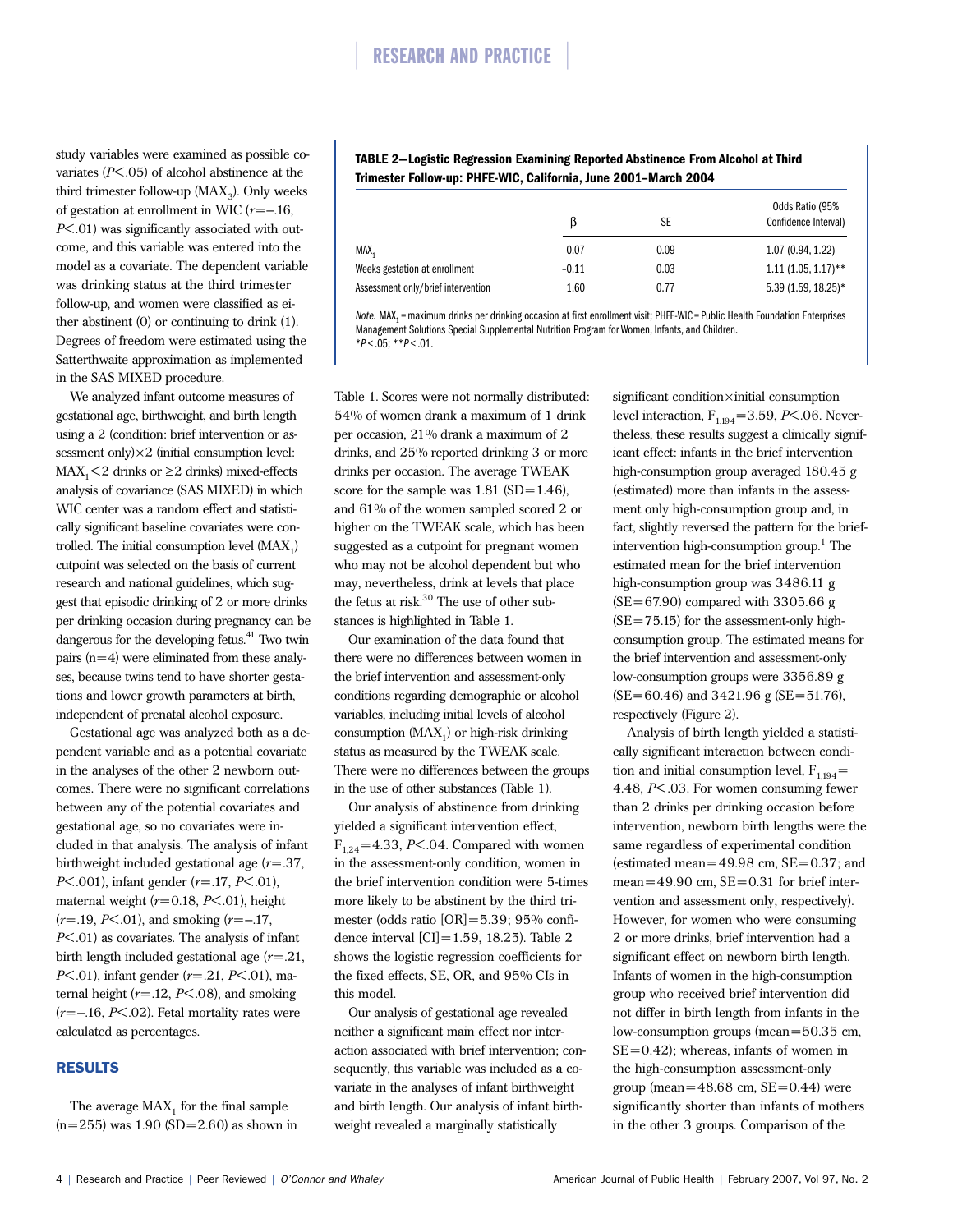

<sup>1</sup>lt should be noted that the birthweights of infants in the brief intervention, low-consumption group were lower than those in the brief intervention, high-consumption group, which suggests that women in the highconsumption group were more concerned about their high-risk drinking and more likely to reduce their drinking following brief intervention; whereas, those in the low-consumption group may have been more resistant to behavioral change believing that their consumption levels were too low to affect the fetus.

**FIGURE 2—Infant birthweight and birth length as a function of brief intervention.**

high-consumption groups across conditions revealed that there was an average difference of 1.69 cm (estimated) in length between the brief intervention and assessmentonly groups (Figure 2).

Five infants in the study sample did not survive. Results revealed that 2.9% (n=4; 2 miscarriages, 2 stillborns) of the pregnancies in the assessment-only condition resulted in a nonviable outcome compared with 0.9%  $(n=1;$  miscarriage) in the brief intervention condition.

## **DISCUSSION**

Research reveals that brief intervention techniques have been highly successful in increasing an individual's motivation to change unhealthy behavior. $42$  Our results strongly suggest that women who use alcohol during pregnancy are receptive to brief intervention strategies, that brief intervention can be successfully provided by nonmedical professionals, and that negative neonatal consequences of prenatal exposure to alcohol can be prevented through intervention. However, although results suggested that brief intervention was more effective than assessment alone, women in both groups reduced their drinking substantially. This may have been because the women sampled wanted to have healthy pregnancies and because of the time and attention that nutritionists provided for women in both conditions.

Nevertheless, more positive newborn outcomes were found to be associated with brief intervention, particularly for the newborns of heavier drinkers. There was also a lower rate of fetal death in the brief intervention group compared with the assessment-only group. Extrapolating from the study data, the fetal mortality rate in the intervention group would be estimated at 9 in 1000 compared with 29 in 1000 in the assessment-only group. In minority populations of Black, non-Hispanic and Hispanic women, the recorded fetal mortality rates are 11.02 and 5.57, respectively.<sup>43</sup> A rate of 29 in 1000 is significantly higher than these population rates would predict and confirms that prenatal alcohol exposure is a significant risk factor for the fetus. In spite of the relative success of brief intervention on infant survival, the fetal death rate of 9 in 1000 in the intervention condition is almost twice as high as that found in White non-Hispanic populations, which is estimated at 4.91 in 1000. These higher rates may relate to factors associated with being an economically disadvantaged minority woman, including mistrust of medical professionals and a reluctance to seek medical care.  $\real^{44,45}$ 

Of special concern is the fact that many women are often unaware of their pregnancy status and may drink alcohol well into the first trimester before recognition of the pregnancy. This pattern was confirmed in our sample of low-income women: 62% of postconception drinkers reported drinking before pregnancy recognition. Because pregnancy recognition in this sample did not occur until almost the seventh week of gestation, this suggests a relatively long period of exposure. The remaining 38% of women who reported continued drinking following pregnancy recognition were not screened, on average, until 18 weeks gestation, well into their second trimester, and later enrollment was found to be associated with lower rates of abstinence. These findings suggest that more-aggressive methods of early detection are needed to identify women who require more-intensive intervention.

As with any study conducted in a community setting, certain limitations in study design are expected. In our study, PHFE-WIC centers were randomized to treatment condition, and participants were nested within centers; therefore, lack of a fully randomized controlled design represents a study limitation. A fully randomized design was seriously considered; however, discussion with nutritionists revealed that they felt it would not be feasible for them to withhold intervention from a random selection of participants. Because of this potential methodological shortcoming, the WIC center effect was examined statistically and found not to be a significant factor in treatment outcome.

Although attrition was not found to be related to treatment condition, women lost to third trimester follow-up were likely to be more educated and to be Black, non-Hispanic or English-speaking Hispanic compared with women who remained in the study. Thus, future intervention strategies should consider ways to best follow and intervene with these women throughout pregnancy.

Because this sample was drawn from women living in Southern California who volunteered to be screened, our ability to generalize the results to other populations of women in other parts of California and the United States is limited. Specifically, the sample was highly saturated with low-income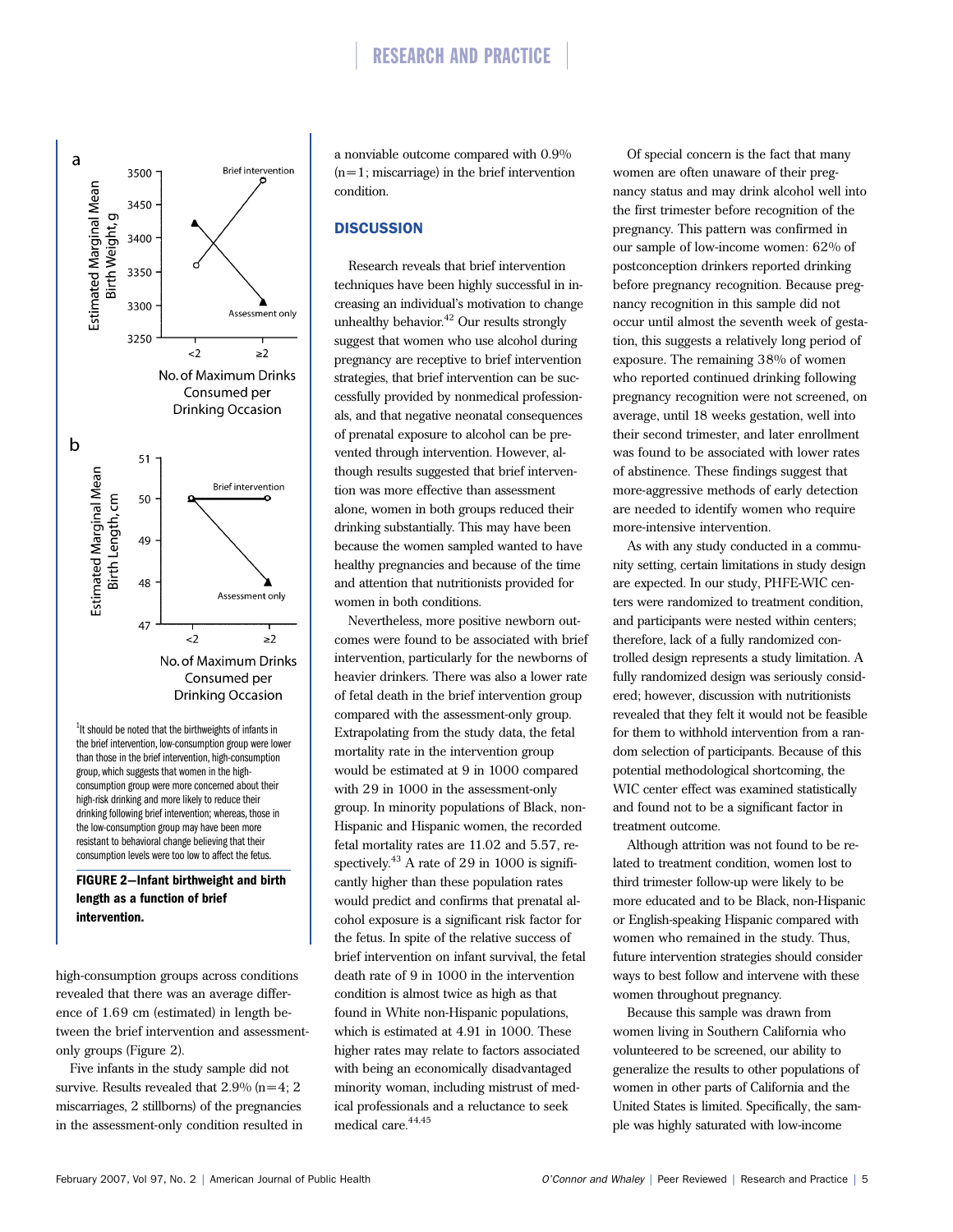Hispanic participants. Nevertheless, many sample demographic characteristics are consistent with those that have been identified in larger, stratified populations of women<sup>46-48</sup> and in smaller samples of Hispanic women of Puerto Rican, Central, or South American descent from the northeastern United States.<sup>49</sup> Furthermore, Hispanics are the fastest growing ethnic group in the United States and are expected to constitute 24.4% of the population by  $2050^{50}$  Thus, results likely have relevance for public health practices nationwide that address the prevention of drinking during pregnancy in minority women.

Brief intervention provided by nonmedically trained health professionals (WIC nutritionists) proved to be highly successful for reducing alcohol consumption during pregnancy and improving newborn outcomes. The success of brief intervention with low-income minority women who often do not have adequate health insurance or prenatal care suggests that the programs like WIC could be instrumental in preventing alcohol-exposed pregnancies. Given the nationwide presence of WIC centers and the comparable services provided across centers, there is a significant opportunity to protect a large number of children at risk because of alcohol exposure during pregnancy.

#### About the Authors

*Mary J. O'Connor is with the Department of Psychiatry and Biobehavioral Sciences, David Geffen School of Medicine, University of California, Los Angeles. Shannon E. Whaley is with the Public Health Foundation Enterprises Management Solutions–Women, Infants, and Children, Los Angeles.*

*Requests for reprints should be sent to Mary J. O'Connor, Department of Psychiatry and Biobehavioral Sciences, David Geffen School of Medicine, University of California, 760 Westwood Plaza, Room 68–265A, Los Angeles, CA 90024 (e-mail: moconnor@mednet.ucla.edu).*

*This article was accepted February 20, 2006.*

#### **Contributors**

M.J. O'Connor was the principal investigator and oversaw all aspects of the study and led the development of study materials, the brief intervention procedure, and data analysis, and was the lead author of this article. S.E. Whaley was the co–principal investigator and assisted in all aspects of the study, served as the liaison between University of California-Los Angeles and Public Health Foundation Enterprises Management Solutions Special Supplemental Nutrition Program for Women, Infants, and Children, and led the training of the nutritionists, oversight of the study protocol, data collection, and treatment fidelity. Both authors helped

to conceptualize ideas, interpret findings, and review drafts of the article.

#### **Acknowledgments**

This research was supported by the National Institute on Alcohol Abuse and Alcoholism (grant RO1- AA12480) and the Office of Research on Minority Health.

Special thanks go to Faye Ebeling and Nelly Mallo for their efforts on this project. We also thank Eloise Jenks and the nutritionists and pregnant women who participated in the study.

#### Human Participant Protection

Protocols and consent forms were approved by the University of California, Los Angeles, institutional review board, and a Certificate of Confidentiality was obtained from the National Institute on Alcohol Abuse and Alcoholism. A Single Project Assurance of Compliance with Department of Health and Human Services regulations for the Protection of Human Research Subjects (45 CFR 46) was completed by Public Health Foundation Enterprises Management Solutions Special Supplemental Nutrition Program for Women, Infants, and Children. Women participating in this study were provided with a clear description of the study protocol and signed an informed consent form.

#### **References**

1. Centers for Disease Control and Prevention. Alcohol consumption among pregnant and childbearing-aged women-United States, 1991–1999. *MMWR Morb Mortal Wkly Rep.* 2002;511:273–276.

2. May PA, Gossage JP. Estimating the prevalence of fetal alcohol syndrome. *Alcohol Res Health.* 2001;25: 159–167.

3. Lupton C, Burd L, Harwood R. Cost of fetal alcohol spectrum disorders. *Am J Med Genet.* 2004;127C(1): 42–50.

4. Jacobson JL, Jacobson SW. Drinking moderately and pregnancy: effects on child development. *Alcohol Health Res World.* 1999;23:25–30.

5. O'Connor MJ, Kasari C. Prenatal alcohol exposure and depressive features in children. *Alcohol Clin Exp Res.* 2000;24:1084–1092.

6. O'Connor MJ, Sigman M, Kasari C. Interactional model for the association among maternal alcohol consumption, mother-infant characteristics and infant cognitive development. *Infant Behav Dev.* 1993;16: 177–192.

7. Sood B, Delaney-Black W, Covington C, et al. Prenatal alcohol exposure and childhood behavior at age 6 to 7 years: I. Dose-response effect. *Pediatrics.* 2001;108:1–9.

8. Abel EL. An update on incidence of FAS: FAS is not an equal opportunity birth defect. *Neurotoxicol Teratol.* 1995;17:437–443.

9. Dufour MC, Williams GD, Campbell KE, Aitken SS. Knowledge of FAS and the risks of heavy drinking during pregnancy, 1985 and 1990. *Alcohol Health Res World.* 1994;18:86–92.

10. *Healthy People 2010: Understanding and Improving Health*. Washington, DC: US Department of Health and Human Services; 2000.

11. Bien TH, Miller WR, Tonigan JS. Brief interventions

for alcohol problems: a review. *Addiction.* 1993;88: 315–335.

12. Kahan M, Wilson L, Becker L. Effectiveness of physician-based interventions with problem drinkers: a review. *CMAJ.* 1995;162(5):851–859.

13. Miller WR. Rediscovering fire: small interventions, large effects. *Psychol Addict Behav.* 2000;14:6–18.

14. Wilk AI, Jensen NM, Havighurst TC. Meta-analysis of randomized control trials addressing brief interventions in heavy alcohol drinkers. *J Intern Med.* 1997;12: 274–283.

15. Zweben A, Fleming ML. Brief interventions for drug and alcohol problems. In: Tucker JA, Marlatt GE, eds. *Changing Addictive Behavior.* New York, NY: Guilford Press; 1999.

16. Fleming MF. (2003). Brief interventions and the treatment of alcohol use disorders: current evidence. *Recent Dev Alcohol.* 2003;16:375–390.

17. Gentilello LM, Rivara FP, Donovan DM, et al. Alcohol interventions in a trauma center as a means of reducing the risk of injury recurrence. *Ann Surg.* 1999; 230:473–480.

18. Hankin J, McCaul ME, Heussner J. Pregnant, alcohol-abusing women. *Alcohol Clin Exp Res.* 2000; 24:1276–1286.

19. Manwell LB, Fleming MF, Mundt MP, Stauffacher EA, Barry KL. Treatment of problem alcohol use in women of childbearing age: results of a brief intervention trial. *Alcohol Clin Exp Res.* 2000;24:1517–1524.

20. Chang G, Goetz MA, Wilkins-Haug L, Berman S. A brief intervention for prenatal alcohol use: an indepth look. *J Subst Abuse Treat.* 2000;18:365–369.

21. Chang G, McNamara TK, Orav EJ, et al. Brief intervention for prenatal alcohol use: a randomized trial. *Obstet Gynecol.* 2005;105:991–998.

22. Handmaker NS, Miller WR, Manicke M. Findings of a pilot study of motivational interviewing with pregnant drinkers. *J Stud Alcohol.* 1999;60:285–287.

23. Kesmodel U, Olsen SF, Secher NJ. Does alcohol increase the risk of preterm delivery? *Epidemiology.* 2000;11:512–518.

24. Kesmodel U, Wisborg K, Olsen SF, Henriksen TB, Secher NJ. Moderate alcohol intake during pregnancy and the risk of stillbirth and death in the first year of life. *Am J Epidemiol.* 2002;155:305–312.

25. Nordstrom-Klee B, Delaney-Black V, Covington C, Ager J, Sokol R. Growth from birth onwards of children prenatally exposed to drugs: a literature review. *Neurotoxicol Teratol.* 2002;24:481–488.

26. Whitehead N, Lipscomb L. Patterns of alcohol use before and during pregnancy and the risk of smallfor-gestational-age birth. *Am J Epidemiol.* 2003;158: 654–662.

27. Sobell LC, Sobell MB. Alcohol consumption measures. In: Allen JP, Columbus M, eds. *Assessing Alcohol Problems: A Guide for Clinicians and Researchers*. Washington, DC: National Institute on Alcohol Abuse and Alcoholism Treatment Handbook Series 4; 1995. NIH Publication No. 95–3745.

28. Russell M. New assessment tools for drinking in pregnancy, T-ACE, TWEAK, and others. *Alcohol Health Res World.* 1994;18:55–61.

29. Russell M, Martier SS, Sokol RJ, Jacobson S,